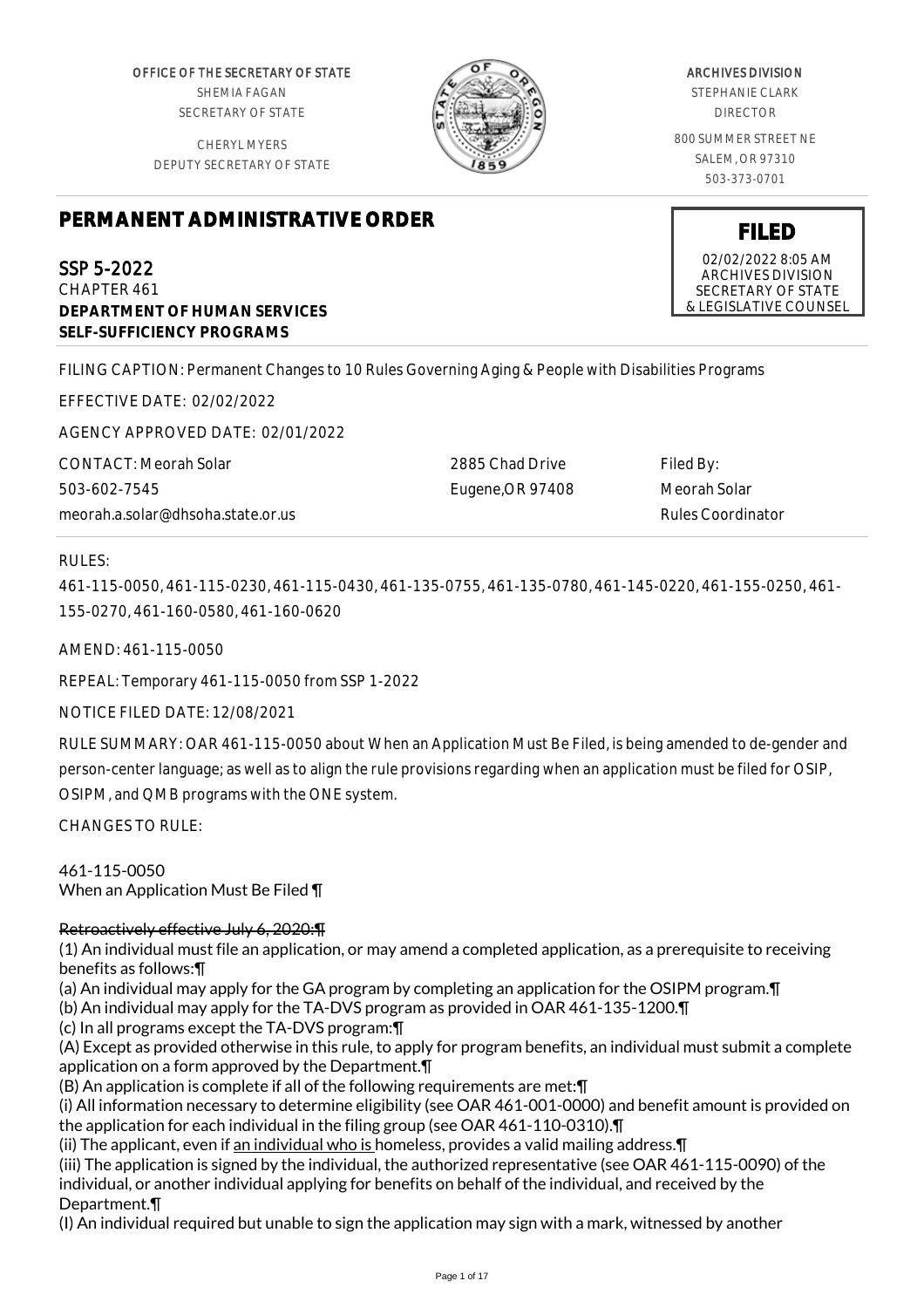individual.¶

(II) An individual submitting an electronic application (see OAR 461-001-0000) must submit the application with an electronic signature.¶

(2) A new application is not required in the following situations:¶

(a) In the GA program, when an individual is receiving OSIPM on the date of request (see OAR 461-115-0030) for GA.¶

(b) In the SNAP program, when a single application can be used both to determine an individual is ineligible in the month of application and to determine the individual is eligible the next month. This may be done when--¶ (A) Anticipated changes make the filing group (see OAR 461-110-0370) eligible the second month; or¶

(B) The filing group provides verification between 30 and 60 days following the filing date (see OAR 461-115- 0040), under OAR 461-180-0080.¶

(c) In all programs except the SNAP program, when a single application can be used both to determine an individual is ineligible on the filing date (see OAR 461-115-0040) or the date of request (see OAR 461-115-0030) as applicable to the term used by the program, and to determine the individual is eligible when anticipated changes make the filing group eligible within 30 days from the filing date or 45 days from the date of request (as applicable to the term used by the program).¶

(d) When the case is closed and reopened during the same calendar month.¶

(e) When benefits were suspended for one month because of the level of income, and the case is reopened the month following the month of suspension.¶

(f) When reinstating medical benefits for a pregnant womanindividual covered by OAR 461-135-0950, notwithstanding subsection (g) of this section.¶

(g) In the ERDC program, when a case closed during the certification period (see OAR 461-001-0000) and the individual reports a change in circumstances prior to the end of the month following the closure and the reported change will make the individual eligible.¶

(h) In the OSIP, OSIPM and QMB programs,  $wT$ 

(A) When a new application is not required under section (2) or (4) of OAR 410-200-0110, except subsection (4)(b), including provisions that specify they are for "HSD Medical" programs.¶

(B) When the medical benefits of an individual are suspended because the individual lives in a public institution (see OAR 461-135-0950), if the Department is notified within 10 calendar days of the release.¶

(i) In the REF, TA-DVS, and TANF programs, when a single application can be used both to determine an individual is ineligible in the month of application and to determine the individual is eligible the next month. This may be done when -¶

(A) Anticipated changes make the filing group (see OAR 461-110-0330 and OAR 461-110-0430) eligible in the following month; or ¶

(B) Amending a current application if the information is sufficient to determine eligibility; otherwise a new application is required.¶

(3) When an individual establishes a new date of request prior to the end of the month following the month of case closure, unless the Department determines a new application is required, a new application is not required in the following situations:¶

(a) In the OSIPM program, when the individual's case closed due to failure to make a liability payment required under OAR 461-160-0610.¶

(b) In the OSIPM-EPD program, when the individual's case closed due to failure to make a participant fee payment required under OAR 461-160-0800.¶

(4) A new application is required to add a newborn child (see OAR 461-001-0000) to a benefit group (see OAR 461-110-0750) according to the following requirements:¶

(a) In the ERDC and SNAP programs, an application is not required to add the child to the benefit group.¶ (b) In the OSIPM, QMB, and REFM programs, an additional application is not required to add an assumed eligible newborn (see OAR 461-135-0010) to a benefit group currently receiving Department medical program benefits.¶ (c) In the TANF program:¶

(A) A new application is not required if the child is listed on the application as "unborn" and there is sufficient information about the child to establish its eligibility.¶

(B) A new application is required if the child is not included on the application as "unborn."¶

(d) In all programs other than ERDC, QMB, REF, REFM, SNAP, and TANF, an application is required.¶

(5) A new application is required to add an individual, other than a newborn child, to a benefit group according to the following requirements:¶

(a) In the ERDC, QMB, OSIP, OSIPM, and SNAP programs, a new application is not required.¶

(b) In the REF, REFM, and TANF programs, an individual may be added by amending a current application if the information is sufficient to determine eligibility; otherwise a new application is required.¶

(6) An individual whose TANF grant is closing may request ERDC orally or in writing.¶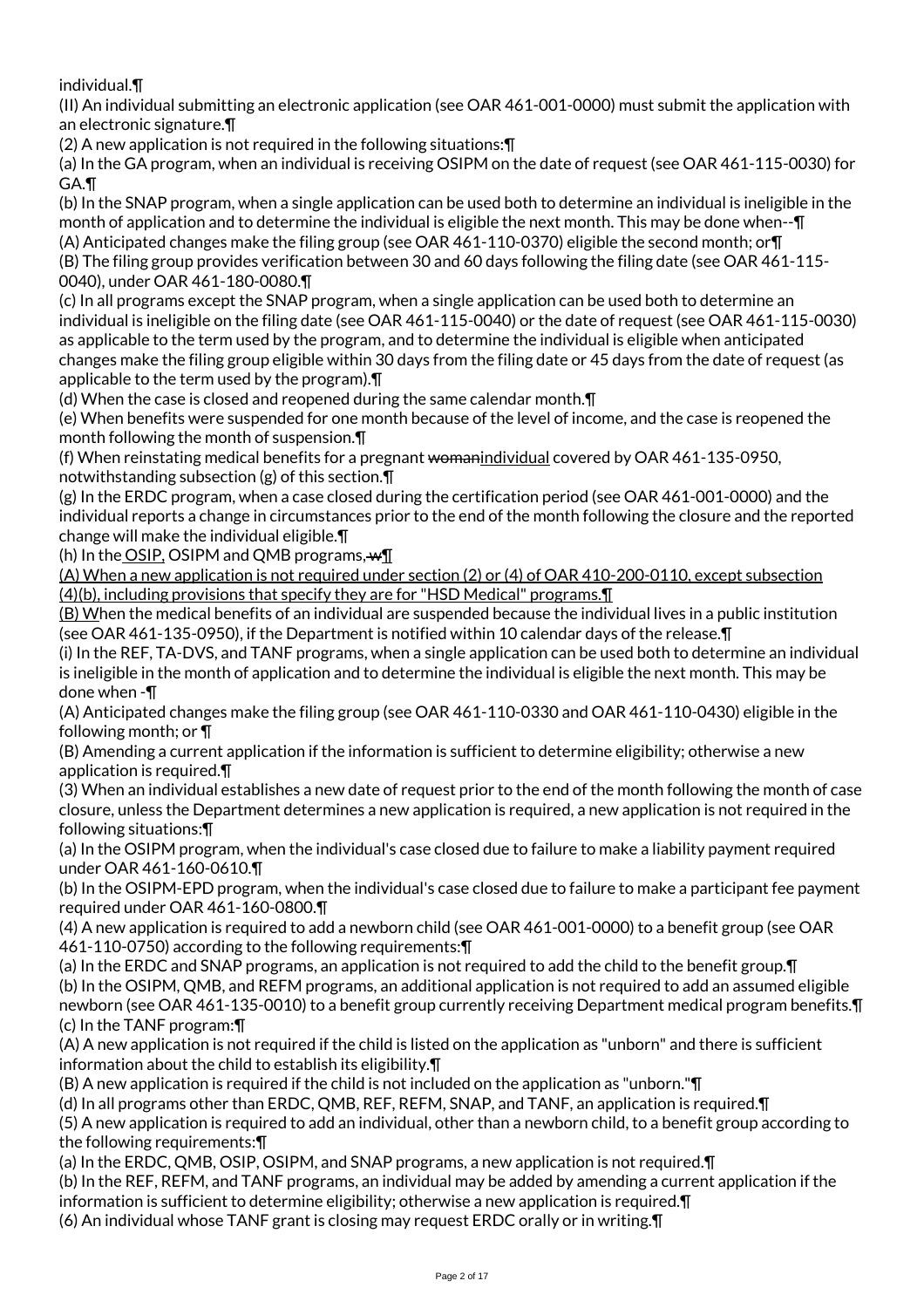(7) Except for an applicant for the OSIPM, QMB, or SNAP program, an individual may change between programs administered by the Department using the current application if the following conditions are met:¶

(a) The individual makes an oral or written request for the change.¶

(b) The Department has sufficient evidence to determine eligibility and benefit level for the new program without a new application.¶

(c) The program change can be effected while the individual is eligible for the first program.¶

(8) In the OSIP, OSIPM, and QMB programs, a new application is not required to redetermine eligibility if one of the following conditions are met:¶

(a) The individual is currently receiving benefits from one of these programs and the Department has sufficient evidence to redetermine eligibility for the same program or determine eligibility for the new program without a new application or by amending the current application.¶

(b) The individual was receiving benefits from one of these programs but was terminated for failure to provide requested information during a periodic redetermination (see OAR 461-115-0430), if the requested information is received within 90 days of termination.

Statutory/Other Authority: ORS 329A.500, 409.050, 411.060, 411.070, 411.404, 411.706, 411.816, 412.014, 412.049, 413.085, 414.025, 414.685

Statutes/Other Implemented: ORS 329A.500, 409.010, 411.060, 411.070, 411.117, 411.404, 411.447, 411.704, 411.706, 411.816, 412.014, 412.049, 414.025, 414.041, 414.231, 414.685, 414.839, CFR 435.916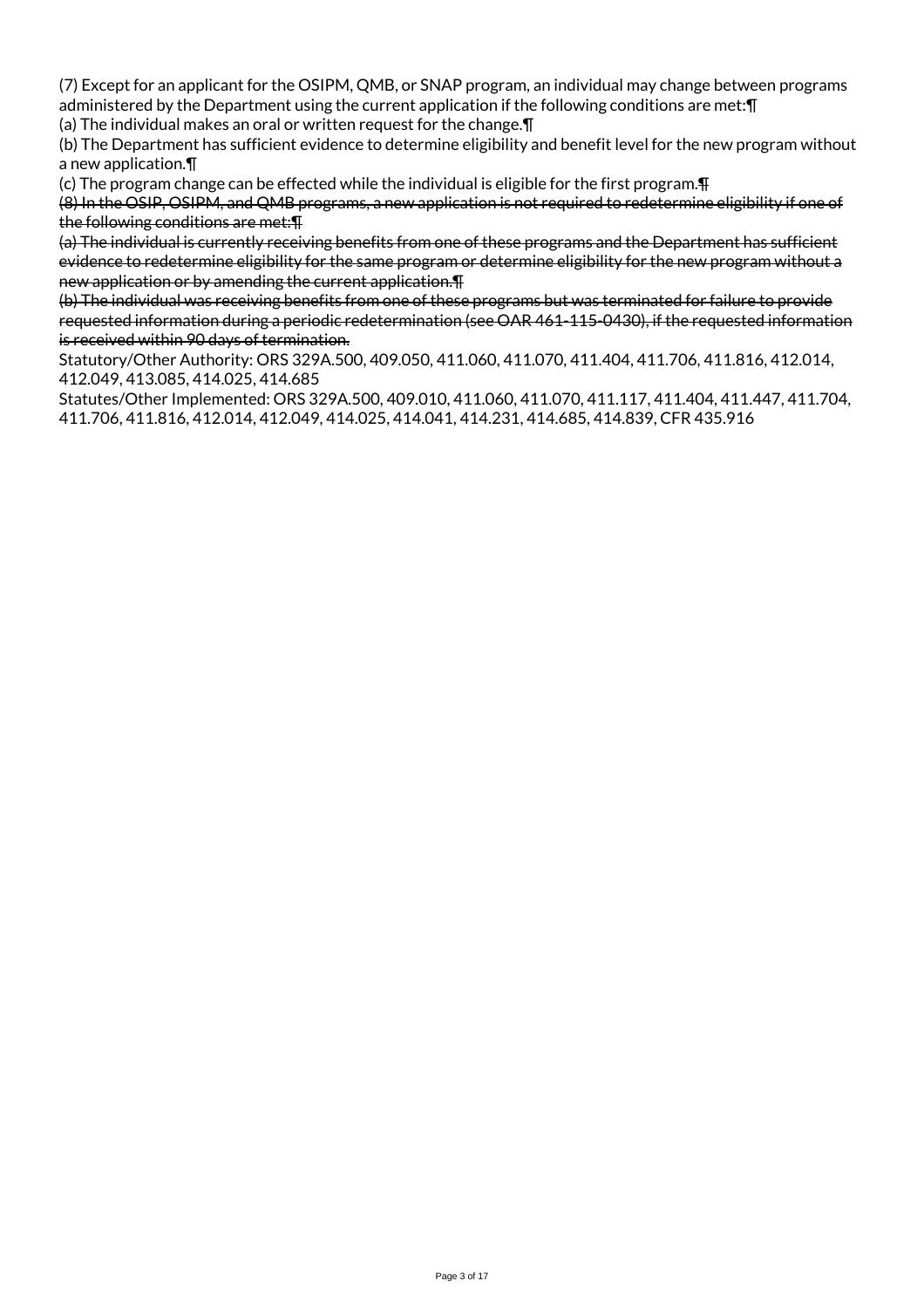AMEND: 461-115-0230

REPEAL: Temporary 461-115-0230 from SSP 77-2021

NOTICE FILED DATE: 12/08/2021

RULE SUMMARY: OAR 461-115-0230 is being changed to specify that the interview requirement for non-MAGI

Medicaid recipients can be waived at annual renewal if the individual in unable to complete it due to incapacity and does not have an authorized representative designated to act on their behalf.

CHANGES TO RULE:

461-115-0230 Interviews ¶

(1) In the REF, REFM, and TANF programs, the Department may conduct a required face-to-face interview by telephone or home visit if an authorized representative (see OAR 461-001-0000 and 461-115-0090) has not been appointed, and participating in a face-to-face interview is a hardship (see section (2) of this rule) for the household.¶

(2) For the purposes of this rule, "hardship" includes, but is not limited to:¶

(a) Care of a household member;¶

(b) An individual's age, disability (see OAR 461-001-0000), or illness;¶

(c) A commute of more than two hours from the individual's residence to the nearest branch office (see OAR 461- 001-0000);¶

(d) A conflict between the individual's work or training schedule and the business hours of the branch office; and¶

(e) Transportation difficulties due to prolonged severe weather or financial hardship.¶

(3) In the SNAP program:¶

(a) An interview must be scheduled so that the filing group (see OAR 461-110-0370) has at least ten days to provide any needed verification before the deadline under OAR 461-115-0210.¶

(b) A face-to-face interview must be granted at the applicant's request.¶

(c) When an applicant misses the first scheduled interview appointment, the Department must inform the applicant by notice of the missed interview.¶

(d) An applicant who fails to attend a scheduled interview must contact the Department no later than 30 days following the filing date (OAR 461-115-0040) to be eligible for benefits.¶

(e) An adult (see OAR 461-001-0015) or primary person (see OAR 461-001-0015) in the filing group, an adult or primary person excluded from the filing group under OAR 461-110-0370(8)(b), or the authorized representative (see OAR 461-001-0000, 461-115-0090, and 461-135-0510) of the filing group is interviewed once every 12 months.¶

(4) In the ERDC program:¶

(a) Except as provided otherwise in subsection (c) of this section, an interview with an adult in the filing group (see OAR 461-110-0350) or the authorized representative of the filing group is required to process an initial application and a renewal of benefits.¶

(b) A phone interview is preferred; however, a face-to-face interview must be granted at the applicant's request.¶ (c) An interview is not required when the Department has implemented the Child Care Reservation List and it is determined that a decision notice (see OAR 461-001-0000) of ineligibility will be sent under OAR 461-115- 0016.¶

(5) In the OSIPM program, the Department must complete an interview with at least one individual authorized to sign the application under OAR 461-115-0071(3), except as follows:¶

(a) Individuals in a standard living arrangement (see OAR 461-001-0000) who are receiving SSI or are in 1619(b) status are not required to complete an interview at initial application.¶

(b) Individuals who are receiving SSI or are in 1619(b) status are not required to complete an interview at annual redetermination.¶

(c) The interview requirement shall be waived at annual redetermination if the individual is unable to complete the interview due to incapacity and an authorized representative has not been designated.¶

(6) In the QMB programs:¶

(a) The Department must complete an interview with at least one individual authorized to sign the application under OAR 461-115-0071(3) at initial application.¶

(b) An interview is not required at redetermination except in the QMB-DW program. ¶

(7) In the REF and REFM programs, a face-to-face interview is required.¶

(8) In the TA-DVS program, the Department will conduct a required face-to-face interview with the survivor,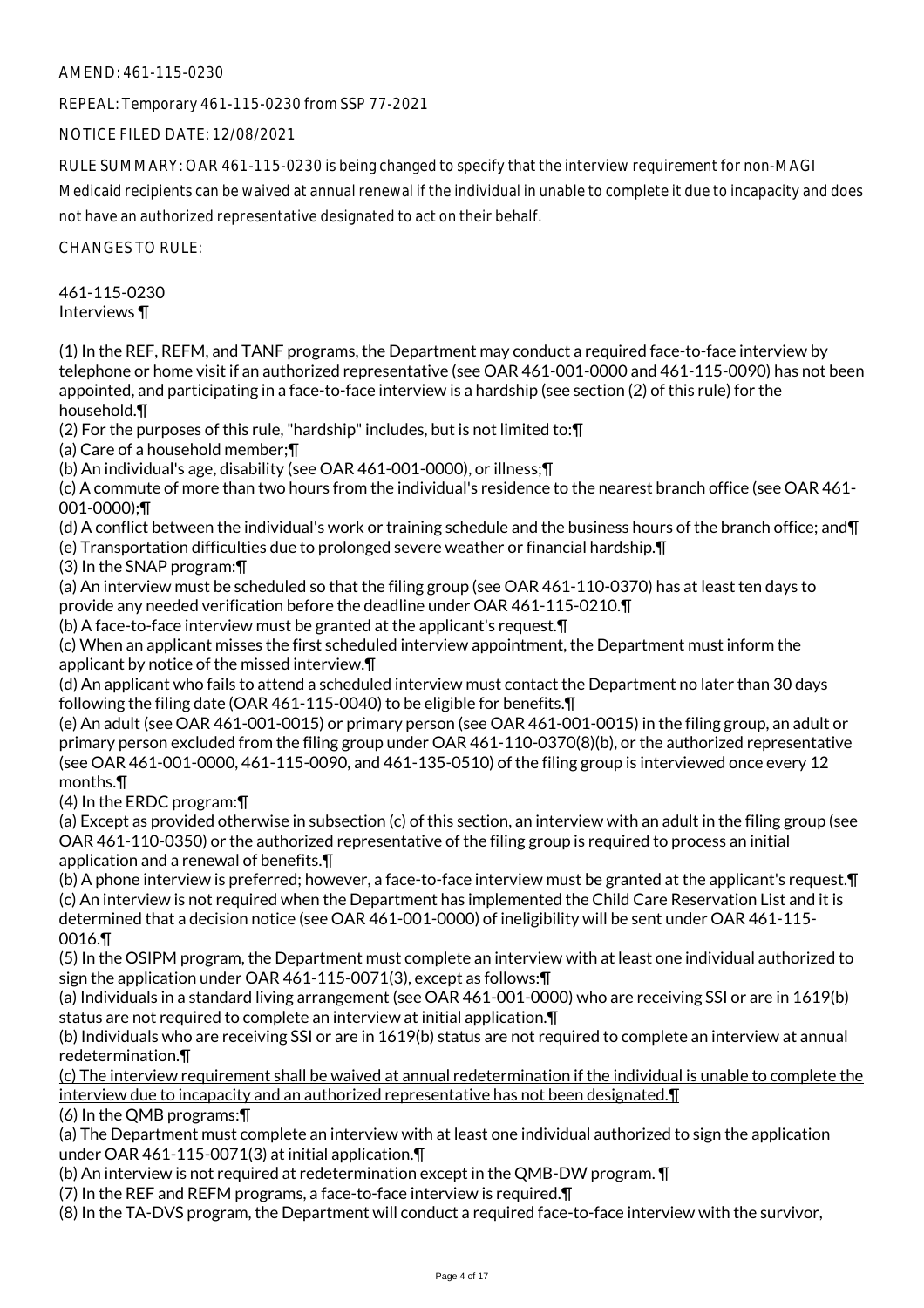unless there is a safety concern related to the domestic violence (see OAR 461-001-0000) situation or there is a hardship. An interview due to safety concern or hardship may be completed via phone, home visit, or offsite appointment.

Statutory/Other Authority: ORS 411.060, 411.404, 411.706, 411.816, 412.049, 414.826, 414.839, ORS 409.050 Statutes/Other Implemented: ORS 409.010, 409.050, 411.060, 411.070, 411.404, 411.706, 411.816, 412.049, 414.025, 414.231, 414.826, 414.839, 411.117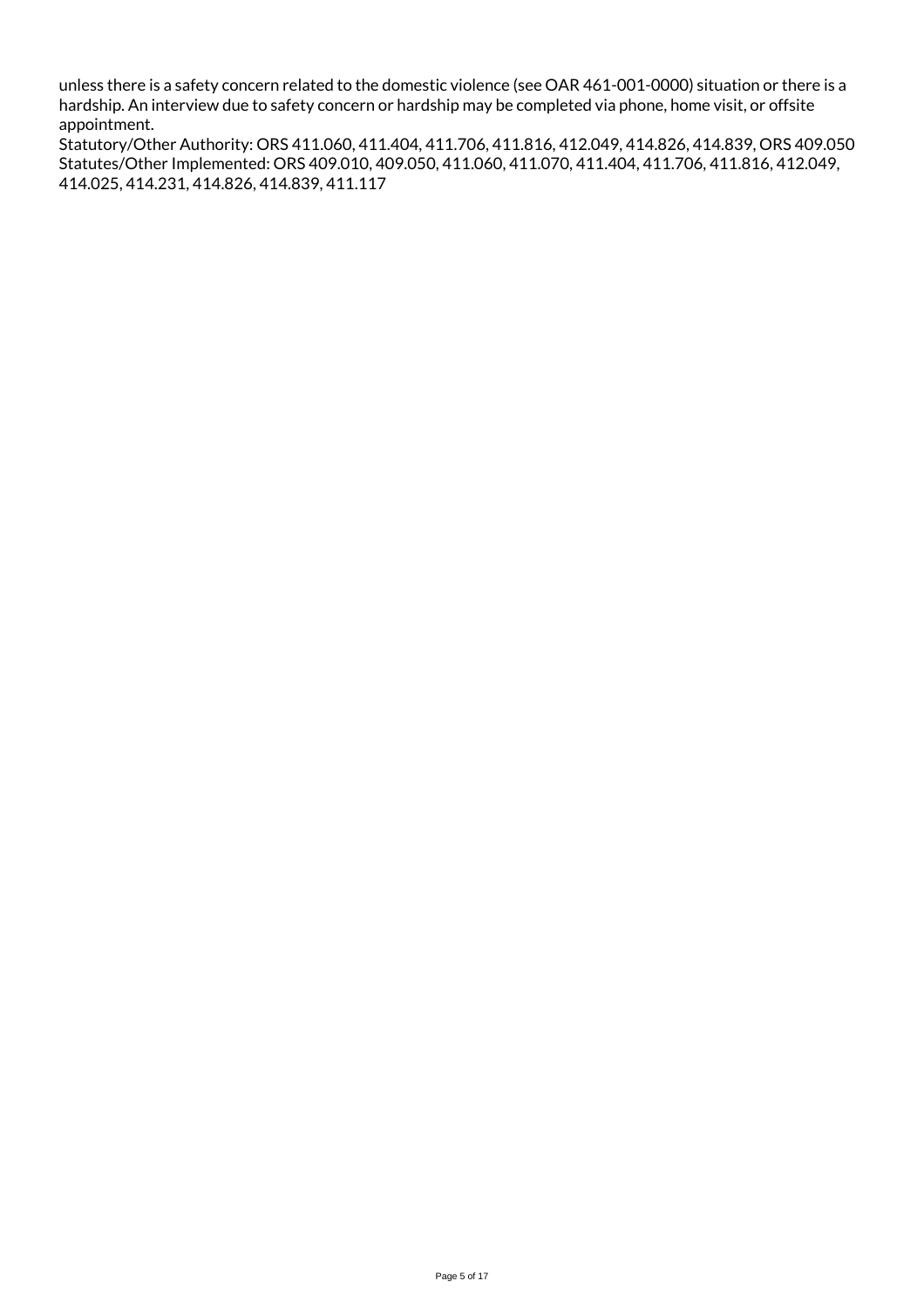## AMEND: 461-115-0430

REPEAL: Temporary 461-115-0430 from SSP 1-2022

NOTICE FILED DATE: 12/08/2021

RULE SUMMARY: OAR 461-115-0430 about Periodic Redeterminations; Not EA, ERDC, SNAP, or TA-DVS, is being amended to make the rule title more inclusive of language used for medical programs, to shift language towards being person-centered, and to update and align provisions regarding OSIP, OSIPM, and QMB medical program periodic redetermination or renewal with many other medical programs and the ONE system.

CHANGES TO RULE:

# 461-115-0430

Periodic Redeterminations or Renewal; Not EA, ERDC, SNAP, or TA-DVS ¶

The Department periodically re<del>determines the</del>views eligibility (see OAR 461-001-0000) of <del>clients for</del>individuals receiving benefits and assigns a redetermination or renewal date by which the next determinationreview of eligibility is required. The Department selects the redetermination or renewal date based on the clientindividual's circumstances and according to the following requirements:¶

(1) In the GA program, the Department redetermines eligibility at least once every 12 months.¶ (2) In the OSIP-and, OSIPM, and QMB programs, the Department determinereviews eligibility at least once every 12 months for clients who are not eligible for SSI. No redetermination is required for clients who are eligible for SSI.¶

(3) In the QMB program, the Department determines eligibility at least once every 12 months for clients who are not eligible for SSI. For QMB recipients who are also eligible for OSIPM, a redetermination for QMB is completed with the redetermination of OSIPMand in accordance with OAR 410-200-0110. The redetermination or renewal provisions for "HSD Medical" programs in OAR 410-200-0110 are also the provisions for OSIP, OSIPM, and QMB programs.¶

(43) The REF and REFM programs are time limited programs; therefore, no periodic redeterminations are made.¶ (54) In the SFPSS program, the Department redetermines eligibility at least once every 12 months. The Department redetermines program eligibility by redetermining eligibility for the TANF program.¶

(65) In the TANF program, benefits will end the last day of the certification period (see OAR 461-001-0000). The Department redetermines eligibility according to the following schedule:¶

(a) At least once every six months for each of the following:¶

(A) ClientIndividuals not participating in an activity (see OAR 461-001-0025) of an open case plan (see OAR 461-001-0025).¶

 $(B)$  ClientIndividuals who are currently serving a JOBS disqualification. $\P$ 

(b) At least once every 12 months for all other elientindividuals.

Statutory/Other Authority: ORS 411.060, 411.070, 411.404, 411.704, 411.706, 412.014, 412.049, 413.085, 414.685, 414.826, 414.839, 409.050

Statutes/Other Implemented: ORS 411.060, 411.070, 411.404, 411.704, 411.706, 412.014, 412.049, 413.085, 414.685, 414.826, 414.839, 409.010, 42 CFR 435.916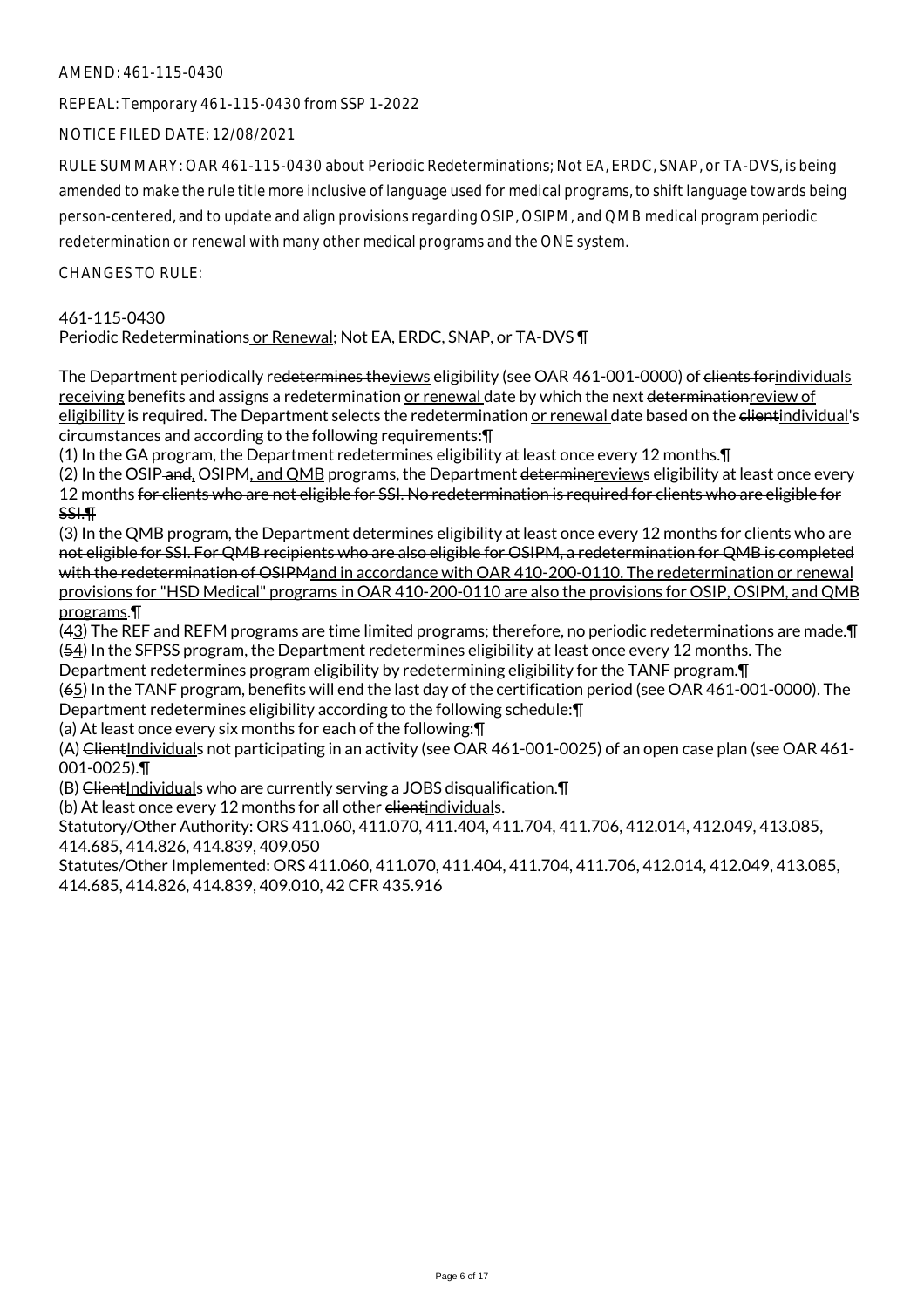## AMEND: 461-135-0755

REPEAL: Temporary 461-135-0755 from SSP 77-2021

NOTICE FILED DATE: 12/08/2021

RULE SUMMARY: OAR 461-135-0755 is being renamed to "Individuals Eligible for 1915(i) State Plan Home and Community-Based Services; OSIPM" and being amended to replace "mental health 24-hour residential care setting" language with "1915(i) Home and Community-Based Services (HCBS)", the term "mental health" with "behavioral health", incorporate in-home 1915(i) services into the rule, and correct the eligible age from 18 to 21.

## CHANGES TO RULE:

## 461-135-0755

Individual Residing in a 24-Hour Mental Health Residential Care Settings Eligible for 1915(i) State Plan Home and Community-Based Services; OSIPM

In the OSIPM program, an individual who meets all of the requirements below is subject to the OSIPM income limit specified in OAR 461-155-0250(6):¶

(1) The individual rhas been assessed by an Independent and Qualified Agent (IQA) and determined eligible to receive 1915(i) Home and Community-Based Services (HCBS) as specified in OAR 410-173-0010.¶

(2) The individual meets one of the following:¶

(a) Resides or will reside in a 24-hour <del>ment</del>behavioral health residential care setting. For purposes of this rule, only the following types of treatment centers qualify as a 24-hour mentbehavioral health residential care setting: [I (aA) A mentbehavioral health adult foster home.¶

(bB) A mentbehavioral health residential treatment home.¶

(cC) A mentbehavioral health residential treatment facility.¶

(db) A mental health secure treatment facility The individual will receive 1915(i) HCBS services in their own home.¶

(23) The individual is not assumed eligible for OSIPM under OAR 461-135-0010, and does not meet the income requirements for OSIPM for those in a standard living arrangement (see OAR 461-001-0000) under section (3) of OAR 461-155-0250.¶

(34) The individual is age 218 or older.

Statutory/Other Authority: ORS 409.050, 411.060, 411.404, 413.085, 414.685

Statutes/Other Implemented: ORS 409.010, 411.060, 411.404, 42 CFR 435.219, 42 CFR 435.726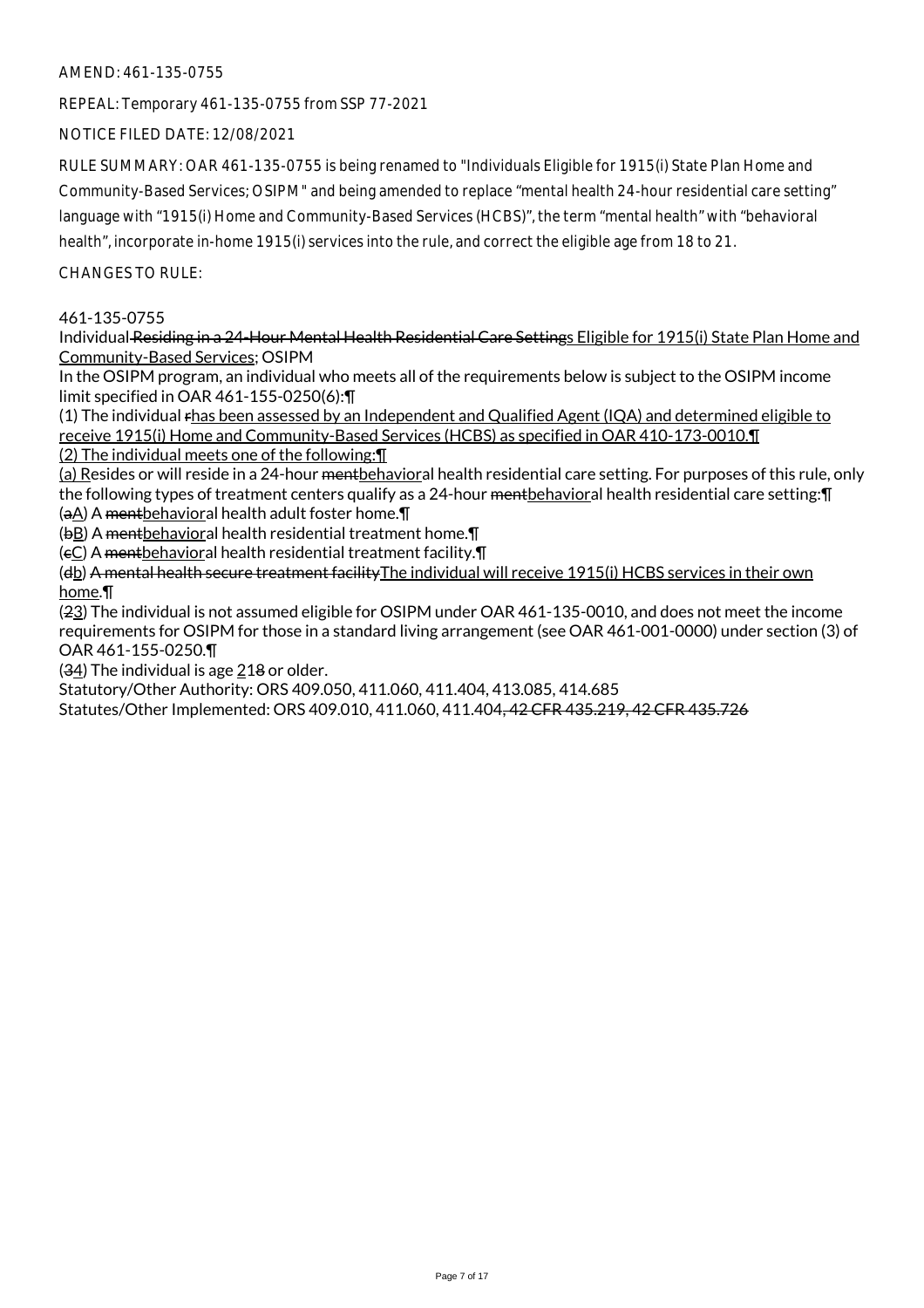#### AMEND: 461-135-0780

REPEAL: Temporary 461-135-0780 from SSP 77-2021

NOTICE FILED DATE: 12/08/2021

RULE SUMMARY: OAR 461-135-0780 is being amended to reflect the annual federal cost of living adjustments that happen every January. These amendments keep Oregon in line with current federal standards for Department Medicaid programs and changes in the cost of living.

CHANGES TO RULE:

# 461-135-0780 Pickle Amendment Clients; OSIPM ¶

#### In the OSIPM program:¶

(1) The countable (see OAR 461-001-0000) SSB income of an individual is determined according to sections (2) to (4) of this rule if the individual meets all of the following requirements:¶

(a) Is receiving Social Security Benefits (SSB);¶

(b) Was eligible for and receiving SSI or state supplements but became ineligible for those payments after April 1977; and¶

(c) Would be eligible for SSI or state supplement if the SSB COLA increases paid under section 215(i) of the Social Security Act, after the last month the individual was both eligible for and received SSI or a supplement and was entitled to SSB, were deducted from current SSB.¶

(2) The SSB amount received by the individual when the individual became ineligible for SSI or OSIP is used as the individual's countable SSB income, for the purposes of the Pickle Amendment. If the spouse (see OAR 461-001- 0000) of the individual also had Social Security benefits at the time the individual lost SSI benefits, SSB amount at that time of the spouse is considered the countable income of the spouse. If the amount cannot be determined using the information provided by the SSA, it is calculated in accordance with section (3) of this rule.¶ (3) The Department determines the month in which the individual was entitled to SSB and received SSI in the same month. The Department uses the table in section (4) of this rule to find the percentage that applies to that month. The Department multiplies the present amount of the SSB of the individual by the applicable percentage. If the spouse of the individual also had SSB at the time the individual lost SSI benefits, the Department adjusts the SSB of the spouse using the same multiplier that was used for the individual's calculation under this section. This amount, rounded down to the next lower whole dollar, is the individual's countable SSB income.¶

(4) The following guide contains the calculations used to determine the SSB for prior years (the Department uses this table only if the prior year's amount using information provided by SSA):¶

If SSI was Last Received During ........................................ Multiply Current SSB by¶ ¶

| January 202 <del>0</del> 1 - December 202 <del>0</del> 1. | .9 <del>87</del> 44¶               |
|-----------------------------------------------------------|------------------------------------|
|                                                           | <u>932¶</u>                        |
| January 2019 - December 2019.<br>                         | . <del>.</del> .917 <del>2</del> ¶ |
|                                                           | . <del>.</del> .945 <u>893</u> ¶   |
| January 2017 - December 2017                              | <u>. .927875¶</u>                  |
| January 2015 - December 2016                              | <del>.924</del> .872¶              |
| January 2014 - December 2014                              | .90858¶                            |
| January 2013 - December 2013                              | .8 <del>9</del> 45¶                |
| January 2012 - December 2012.                             | .8 <del>80</del> 31¶               |
| January 2009 - December 2011.                             | .84 <del>9</del> 02¶               |
| January 2008 - December 2008                              | . <del>803</del> 758¶              |
| January 2007 - December 2007                              | .78541¶                            |
| January 2006 - December 2006                              | .7 <del>60</del> 17¶               |
| January 2005 - December 2005                              | .730689¶                           |
| January 2004 - December 2004                              | .6741                              |
| January 2003 - December 2003.                             | .6 <del>96</del> 57¶               |
| January 2002 - December 2002.                             | .6486¶                             |
| January 2001 - December 2001.                             | <u>.</u> .6 <del>69</del> 32¶      |
| January 2000 - December 2000.                             | . <del>.</del> .646 <u>10</u> ¶    |
| January 1999 - December 1999                              | . <del>631</del> 596¶              |
| January 1998 - December 1998                              | .623588¶                           |
|                                                           |                                    |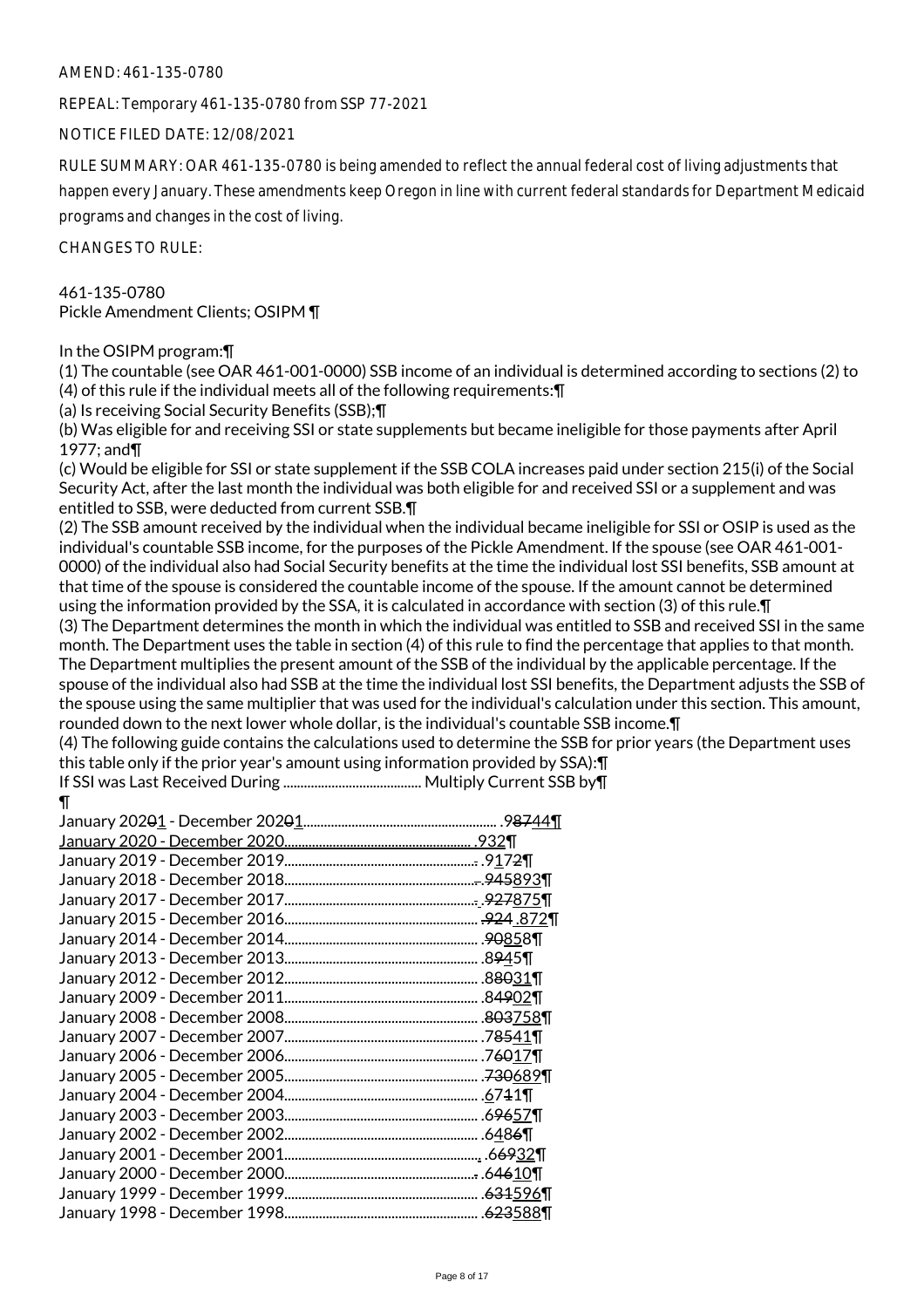| January 1997 - December 1997 | . <del>610</del> 576¶            |
|------------------------------|----------------------------------|
|                              |                                  |
|                              |                                  |
| January 1994 - December 1994 |                                  |
|                              |                                  |
| January 1992 - December 1992 |                                  |
| January 1991 - December 1991 |                                  |
| January 1990 - December 1990 |                                  |
|                              |                                  |
| January 1988 - December 1988 |                                  |
|                              |                                  |
|                              |                                  |
|                              |                                  |
|                              |                                  |
|                              |                                  |
|                              |                                  |
| July 1980 - June 1981.       | <del></del> .3 <del>21</del> 03¶ |
|                              |                                  |
|                              |                                  |
|                              |                                  |
|                              |                                  |
|                              |                                  |

Statutory/Other Authority: 411.060, 411.070, 411.083, 411.404, ORS 409.050, 413.085, 414.685 Statutes/Other Implemented: ORS 409.010, 411.060, 411.070, 411.083, 411.404, 411.704, 413.085, 414.685, 42 CFR 435.135, P.L. 92-336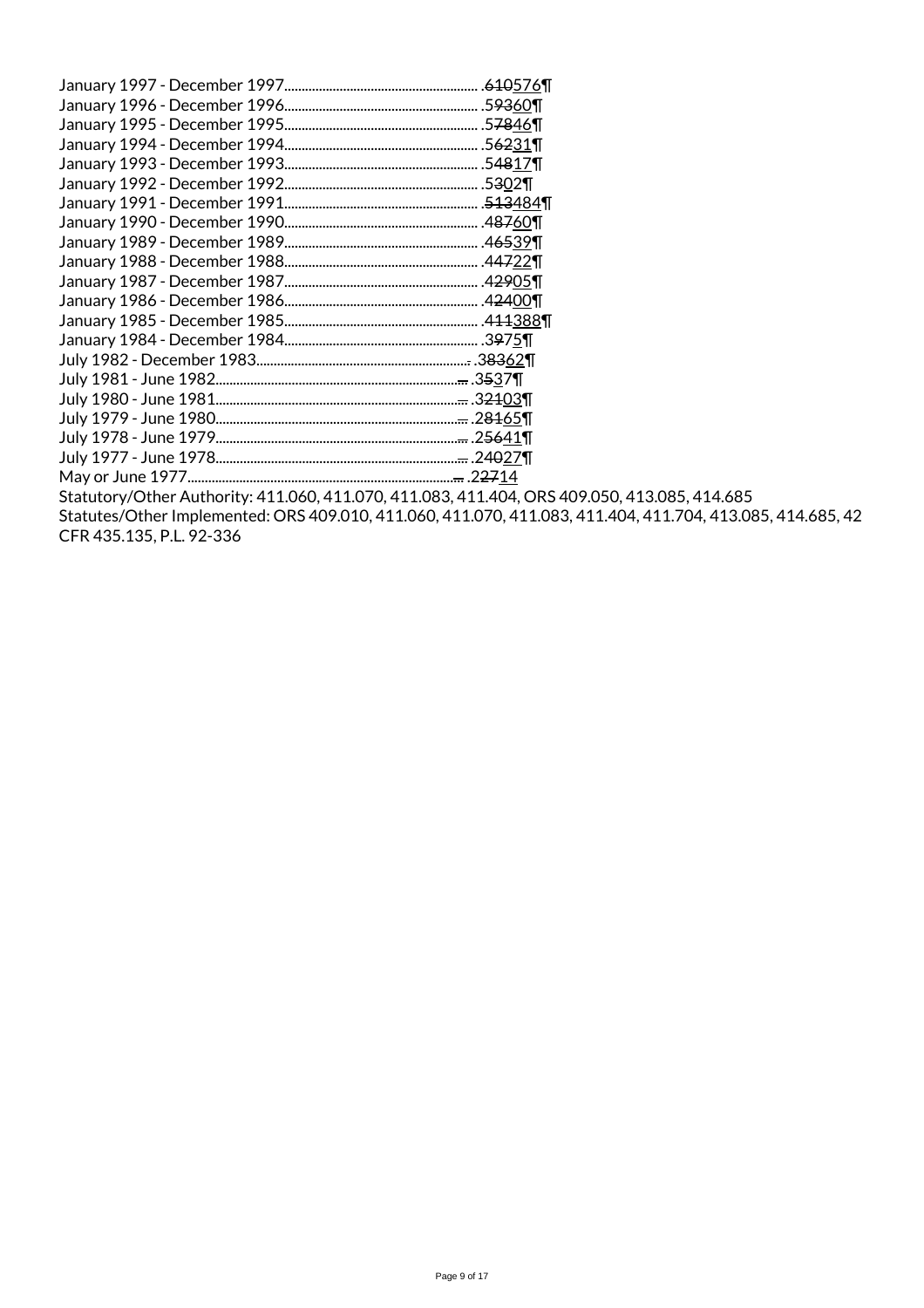# AMEND: 461-145-0220

REPEAL: Temporary 461-145-0220 from SSP 77-2021

# NOTICE FILED DATE: 12/08/2021

RULE SUMMARY: OAR 461-145-0220 is being amended to include an exclusion of the home during a temporary absence when an individual applies during the absence. The current rule language requires an individual to have applied and be eligible prior to the absence in order to exclude the home. Existing operational practice allows an exclusion of the home when applying during the temporary absence. This amendment will bring the rule in line with current operational practice. It is also being changed to reflect the annual federal cost of living adjustments that happen every January. These amendments keep Oregon in line with current federal standards for Department Medicaid programs and changes

in the cost of living.

CHANGES TO RULE:

461-145-0220 Home ¶

(1) Home defined: A home is the place where the filing group (see OAR 461-110-0310) lives. A home may be a house, boat, trailer, mobile home, or other habitation. A home also includes the following:¶

(a) Land on which the home is built and contiguous property.¶

(A) In all programs except the OSIP, OSIPM, QMB, and SNAP programs, property must meet all the following criteria to be considered contiguous property:¶

(i) It must not be separated from the land on which the home is built by land owned by people outside the financial group (see OAR 461-110-0530).¶

(ii) It must not be separated by a public right-of-way, such as a road. $\P$ 

(iii) It must be property that cannot be sold separately from the home.¶

(B) In the OSIP, OSIPM, QMB, and SNAP programs, contiguous property is property not separated from the land on which the home is built by land owned by people outside the financial group.¶

(b) Other dwellings on the land surrounding the home that cannot be sold separately from the home.¶

(2) Exclusion of home and other property:¶

(a) For an individual who has an initial month (see OAR 461-001-0000) of long-term care (see OAR 461-001-

0000) or home and community-based care (see OAR 461-001-0030) on or after January 1, 2006:¶

(A) For purposes of this subsection, "child" means a biological or adoptive child who is:¶

(i) Under age 21; or¶

(ii) Any age and meets the Social Security Administration criteria for blindness or disability.¶

(B) The equity value (see OAR 461-001-0000) of a home is excluded if the requirements of at least one of the following subparagraphs are met:¶

(i) The child (see paragraph (A) of this subsection) of the individual or relative dependent on the individual for support occupies the home.¶

(ii) The spouse (see OAR 461-001-0000) of the individual occupies the home.¶

(iii) The equity in the home is \$6036,000 or less, and the requirements of at least one of the following subsubparagraphs are met:¶

(I) The individual occupies the home.¶

(II) The home equity is excluded under OAR 461-145-0252.¶

(III) The home is listed for sale per OAR 461-145-0420.¶

(iv) Notwithstanding OAR 461-120-0330, the equity in the home is more than \$6036,000 and the individual is unable legally to convert the equity value in the home to cash.¶

(b) For all other filing groups, the value of a home is excluded when the home is occupied by any member of the filing group.¶

(c) In the SNAP program, the value of land is excluded while the group is building or planning to build their home on it, except that if the group owns (or is buying) the home they live in and has separate land they intend to build on, only the home in which they live is excluded, and the land they intend to build on is treated as real property in accordance with OAR 461-145-0420.¶

(3) Exclusion during temporary absence: If  $tI$ he value of a home is excluded under section (2) of this rule, the value of this home remains excluded in each of the following situations:¶

(a) For the purposes of this section, "evidence" includes a written statement from a competent individual.¶

(b) In all programs except the OSIP, OSIPM, and QMB-DW programs, during the temporary absence of all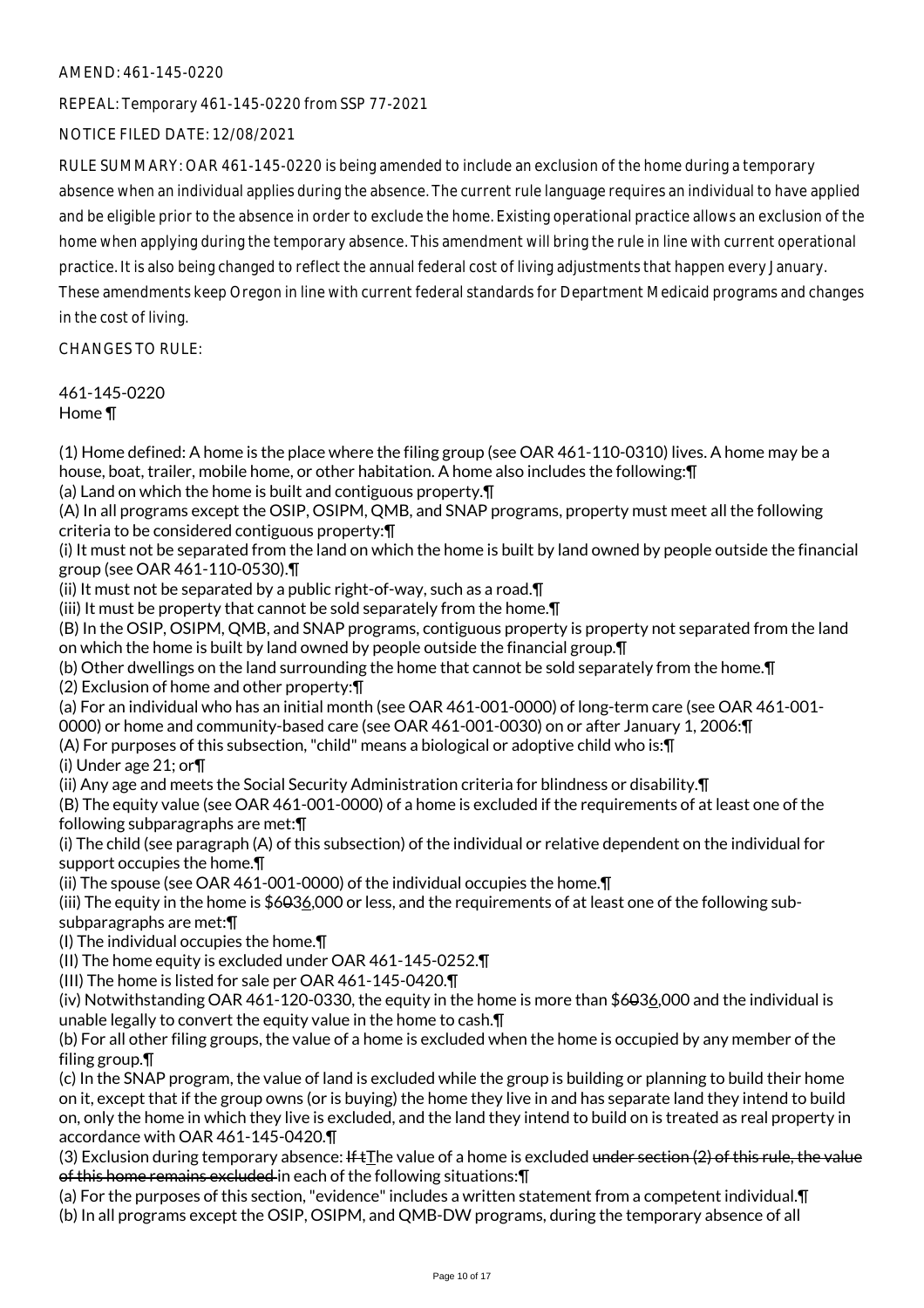members of the filing group from the property, if the absence is due to illness or uninhabitability (from casualty or natural disaster), and the filing group intends to return home.¶

(c) In the OSIP, OSIPM, and QMB-DW programs, when the individual is absent to receive long-term care or home and community-based care, temporarily absent¶

(A) To receive assistance with activities of daily living (see OAR 411-015-9995) under one of the following conditions:¶

(Ai) The absent individual has provided evidence that the individual will return to the home. The evidence must reflect the subjective intent of the individual, regardless of the individual's medical condition.¶

(Bii) The home remains occupied by the individual's spouse, child, or a relative dependent on the individual for support. The child must be less than 21 years of age or, if over the age of 21, blind or an individual with a disability as defined by SSA criteria.¶

(dB) In the OSIP, OSIPM, and QMB-DW programs, when the individual is absent dDue to illness, employment or training for future employment, seasonal employment, or uninhabitability; and both of the following conditions are met:¶

(Ai) The absent individual has provided evidence that the absent individual will return home, and¶

(Bii) The evidence reflects the subjective intent of the individual, regardless of the individual's medical condition.¶ (ed) In the REF, REFM, and TANF programs, when all members of the filing group are absent because:¶

(A) The members are employed in seasonal employment and intend to return to the home when the employment ends; or¶

(B) The members are searching for employment, and the search requires the members to relocate away from their home. If all members of the filing group are absent for this reason, the home may be excluded for up to six months from the date the last member of the filing group leaves the home to search for employment. After the six months, if a member of the filing group does not return, the home is no longer excluded.¶

(fe) In the SNAP program, when the financial group is absent because of employment or training for future employment.

Statutory/Other Authority: ORS 409.050, 410.070, 411.060, 411.070, 411.404, 411.816, 412.049, 413.085, 414.685

Statutes/Other Implemented: ORS 409.010, 409.050, 410.010, 410.020, 410.070, 410.080, 411.060, 411.070, 411.404, 411.816, 412.049, 413.085, 414.685, 414.839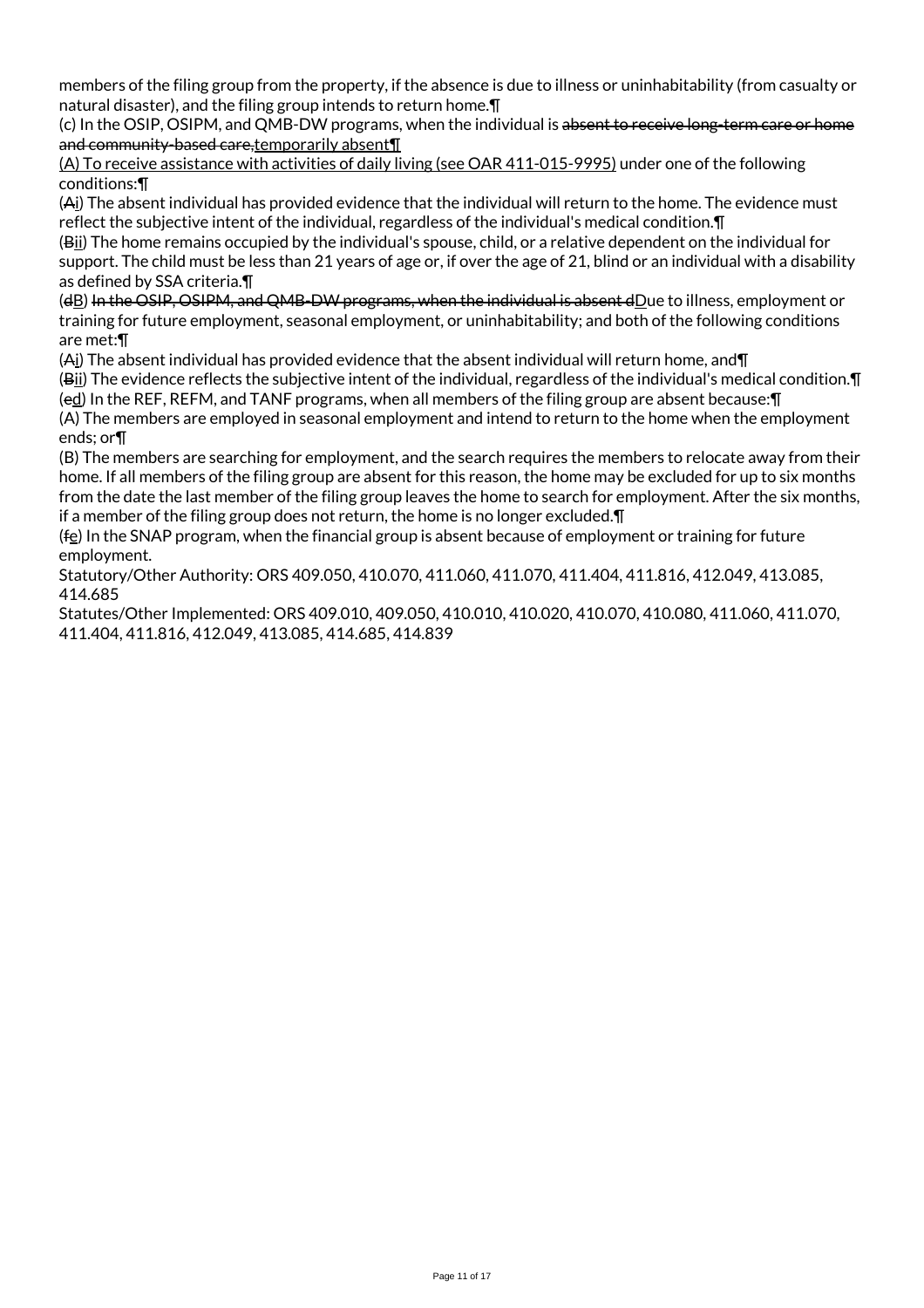## AMEND: 461-155-0250

REPEAL: Temporary 461-155-0250 from SSP 77-2021

NOTICE FILED DATE: 12/08/2021

RULE SUMMARY: OAR 461-155-0250 is being amended to adjust the standards to reflect the annual federal cost of living adjustments that happen every January. These amendments keep Oregon in line with current federal standards for Department Medicaid programs and changes in the cost of living.

CHANGES TO RULE:

# 461-155-0250 Income and Payment Standard; OSIPM ¶

In the OSIPM program:¶

(1) An individual who is assumed eligible per OAR 461-135-0010 is presumed to meet the income limits for the OSIPM program.¶

(2) An individual meeting the requirements of OAR 461-135-0745 or OAR 461-135-0750, who is not assumed eligible and does not meet the income standards set out in sections (3) or (5) of this rule, must have countable (see OAR 461-001-0000) income that is equal to or less than 300 percent of the full SSI standard for a single individual or have established a qualifying trust as specified in OAR 461-145-0540(10)(c).¶

(3) An individual, other than one identified in sections (1), (2), (5), or (6) of this rule, must have adjusted income (see OAR 461-001-0000) below the standard in this section. [see attached table]

OSIPM Adjusted Income Standards¶

Number in Need Group &&&........ One &&&................ Two¶

AB/AD/OAA &&&&&&&&........ 841.00&&&........... 1,261.00¶

(4) In the OSIPM (except OSIPM-EPD) program, an individual receiving Medicaid services in a nursing facility or an ICF-ID is allowed the following amounts for clothing and personal incidentals:¶

(a) For an individual who receives a VA pension based on unreimbursed medical expenses (UME), \$90 is allowed.¶ (b) For all other individuals, \$64.948.77 is allowed.¶

(c) For an individual identified in subsection (b) of this section with countable income (including any SSI) that is less than \$64.948.77, the payment standard is equal to the difference between the individual's countable income (including any SSI) and \$64.948.77. For the purposes of this subsection, countable income includes income that would otherwise be countable for an individual who is assumed eligible under OAR 461-135-0010.¶

(5) In the OSIPM-EPD program, an individual must have adjusted earned income equal to or below 250 percent of the federal poverty level for a family of one.¶

(6) An individual who meets the requirements of OAR 461-135-0755, is not assumed eligible, and does not meet the income standard set out in section (3) of this rule, must have adjusted income equal to or below 150 percent of the federal poverty level for a family of one.

Statutory/Other Authority: ORS 411.060, ORS 409.050, 411.070, 411.404, 411.704, 411.706, 413.085, 414.685 Statutes/Other Implemented: ORS 411.060, ORS 409.010, 411.070, 411.404, 411.704, 411.706, P.L. 92-336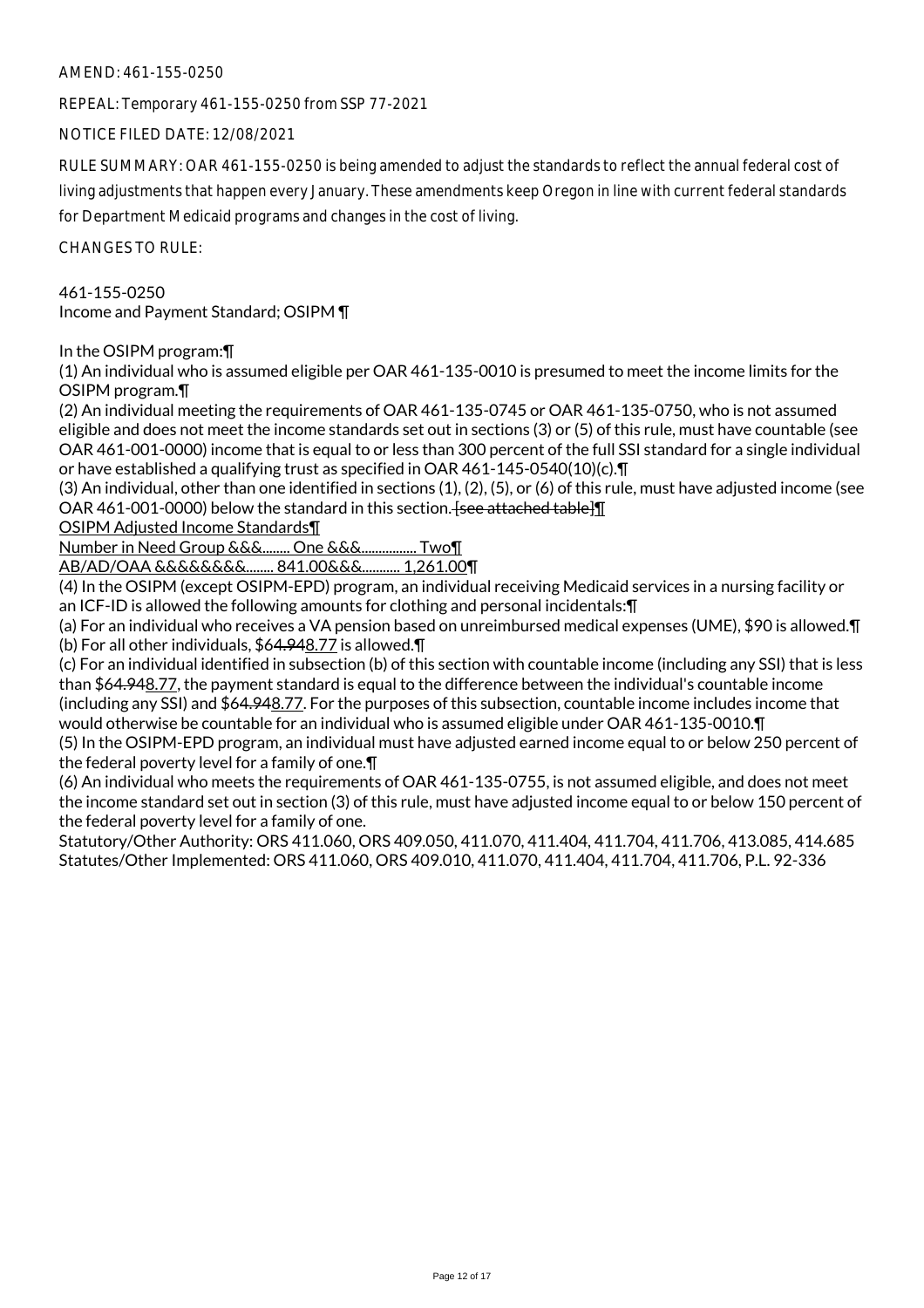## AMEND: 461-155-0270

REPEAL: Temporary 461-155-0270 from SSP 77-2021

NOTICE FILED DATE: 12/08/2021

RULE SUMMARY: OAR 461-155-0270 is being amended to adjust the standard to reflect the annual federal cost of living adjustments that happen every January. These amendments keep Oregon in line with current federal standards for Department Medicaid programs and changes in the cost of living.

CHANGES TO RULE:

461-155-0270 Room and Board Standard; OSIPM ¶

For an OSIPM program client in a community based care (see OAR 461-001-0000) facility, the room and board standard is \$64754.00. A client residing in a community based care facility must pay room and board. Statutory/Other Authority: ORS 411.060, 411.070, 411.704, 411.706, ORS 409.050, 411.404, 413.085, 414.685 Statutes/Other Implemented: ORS 411.060, 411.070, 411.704, 411.706, ORS 409.010, 411.404, P.L. 92-336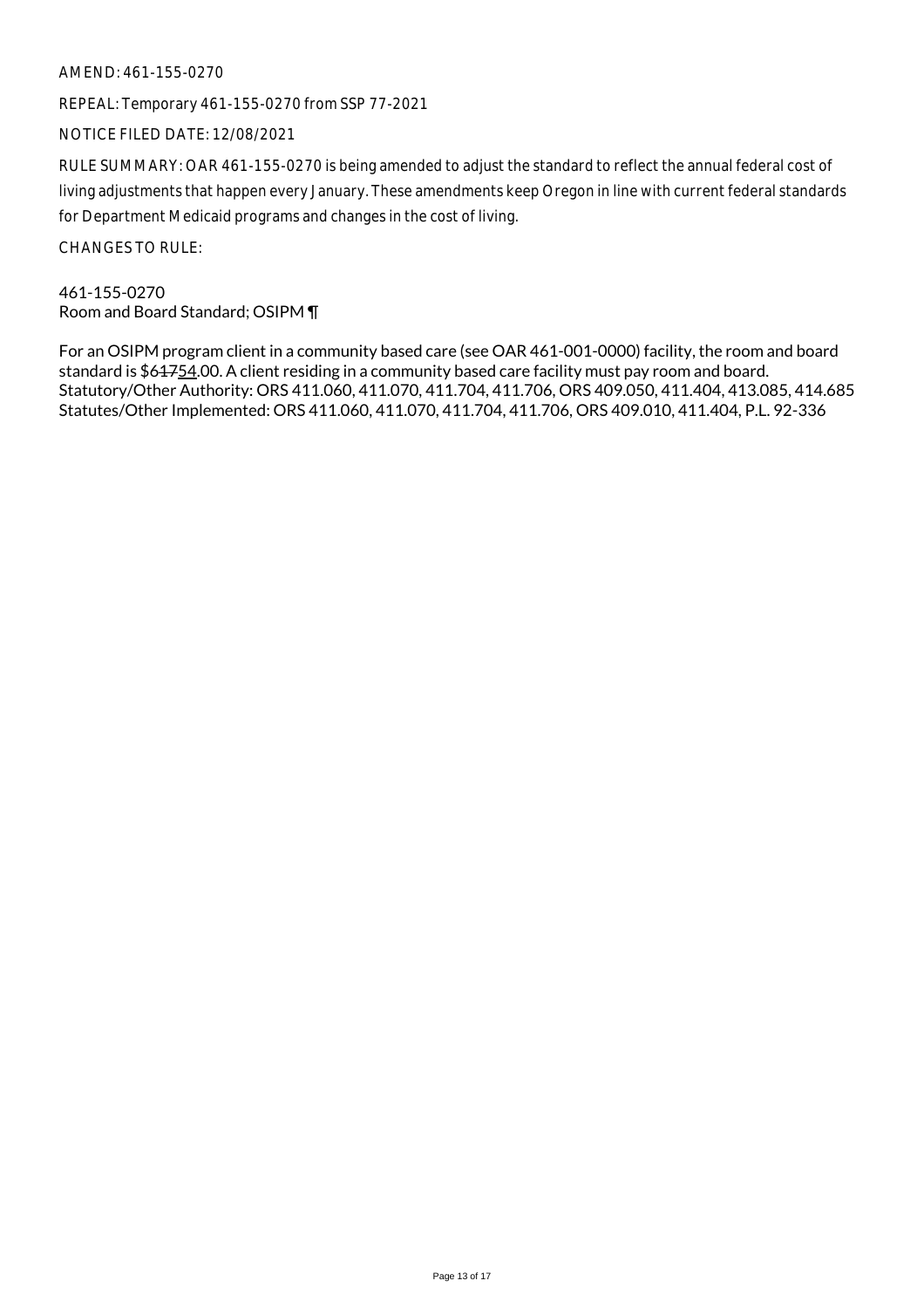# AMEND: 461-160-0580

REPEAL: Temporary 461-160-0580 from SSP 77-2021

NOTICE FILED DATE: 12/08/2021

RULE SUMMARY: OAR 461-160-0580 is being amended to adjust the standards to reflect the annual federal cost of

living adjustments that happen every January. These amendments keep Oregon in line with current federal standards for Department Medicaid programs and changes in the cost of living.

CHANGES TO RULE:

# 461-160-0580

Excluded Resource; Community Spouse Provision (OSIPM except OSIPM-EPD) ¶

# In the OSIPM (except OSIPM-EPD) program:¶

(1) This rule applies to an institutionalized spouse (see OAR 461-001-0030) who has applied for benefits because the individual is in or will be in a continuous period of care (see OAR 461-001-0030).¶

(2) Whether a legally married (see OAR 461-001-0000) couple lives together or not, the determination of whether the value of the couple's resources exceeds the eligibility limit for the institutionalized spouse for the OSIPM program is made as follows:¶

(a) The first step is the determination of what the couple's combined countable (see OAR 461-001-0000) resources were at the beginning of the most recent continuous period of care. (The beginning of the continuous period of care is the first month of that continuous period.)¶

(A) Division 461-140 and 461-145 rules applicable to OSIPM describe which of the couple's resources are countable resources, and are applicable to determine whether a community spouse's resources are countable, even if the rule only applies to OSIPM individuals.¶

(B) The countable resources of both spouses are combined.¶

(C) At this point in the computation, the couple's combined countable resources are considered available equally to both spouses.¶

(b) The second step is the calculation of one half of what the couple's combined countable resources were at the beginning of the continuous period of care. The community spouse's half of the couple's combined resources is treated as a constant amount when determining eligibility.¶

(c) The third step is the determination of the community spouse's resource allowance. The community spouse's resource allowance is the largest of the four following amounts:¶

(A) The community spouse's half of what the couple's combined countable resources were at the beginning of the continuous period of care, but not more than \$130,387,400.¶

(B) \$26,076 7,480 (the state community-spouse resource allowance).¶

(C) A court-ordered community spouse resource allowance. In this paragraph and paragraph (2)(f)(C) of this rule, the term "court-ordered community spouse resource allowance" means a "court-ordered community spouse resource allowance" that, in relation to the income generated, would raise the community spouse's income to a court-approved monthly maintenance needs allowance. In cases where the individual became an institutionalized spouse on or after February 8, 2006, this resource allowance must use all of the individual's available income and the community spouse's income to meet the community spouse's monthly maintenance needs allowance before any resources are used to generate interest income to meet the allowance.¶

(D) After considering the income of the community spouse (see OAR 461-001-0030) and the income available from the institutionalized spouse, an amount which, if invested, would raise the community spouse's income to the monthly maintenance needs allowance. The amount described in this paragraph is the amount required to purchase a single premium immediate annuity to make up the shortfall; and the amount described in this paragraph is considered only if the amount described in subparagraph (i) of this paragraph is larger than the amount described in subparagraph (ii); it is the difference between the following:¶

(i) The maintenance needs allowance computed in accordance with OAR 461-160-0620.¶ (ii) The difference between:¶

(I) The sum of gross countable income of the community spouse and the institutionalized spouse; and¶

(II) The applicable need standard under OAR 461-160-0620(3)(c).¶

(d) The fourth step is the determination of what the couple's current combined countable resources are when a resource assessment is requested or the institutionalized spouse applies for OSIPM. The procedure in subsection  $(2)(a)$  (first step) of this rule is used. $\P$ 

(e) The fifth step is the subtraction of the community spouse's resource allowance from the couple's current combined countable resources. The resources remaining are considered available to the institutionalized spouse.¶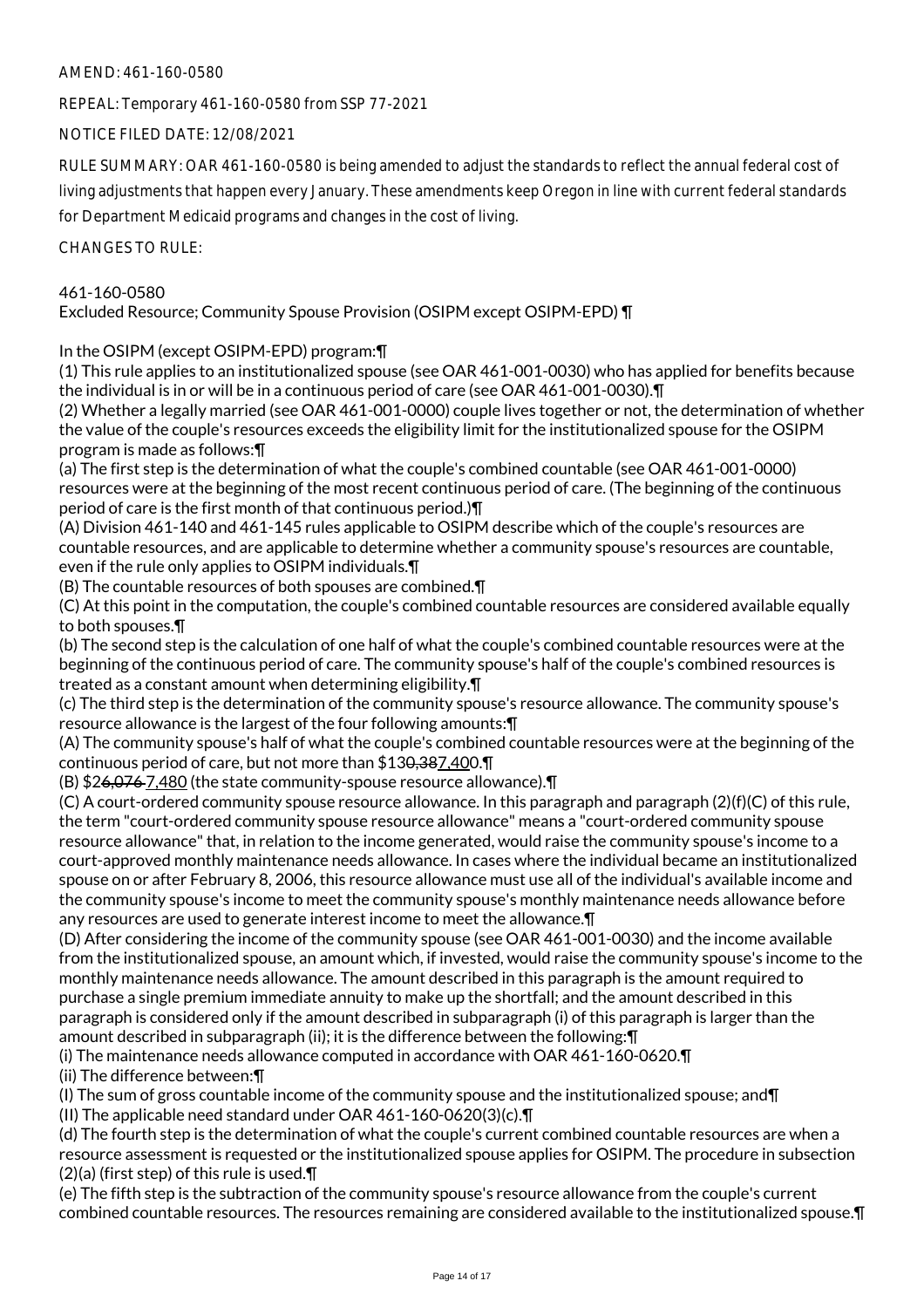(f) The sixth step is a comparison of the value of the remaining resources to the OSIPM resource standard for one person (under OAR 461-160-0015). If the value of the remaining resources is at or below the standard, the institutionalized spouse meets this eligibility requirement. If the value of the remaining resources is above the standard, the institutionalized spouse cannot be eligible until the value of the couple's combined countable resources is reduced to the largest of the four following amounts:¶

(A) The community spouse's half of what the couple's combined countable resources were at the beginning of the continuous period of care (but not more than \$130,387,400) plus the OSIPM resource standard for one person.¶ (B) \$26,076 7,480 (the state community-spouse resource allowance), plus the OSIPM resource standard for one person.¶

(C) A "court-ordered community spouse resource allowance" plus the OSIPM resource standard for one person. (See paragraph  $(2)(c)(C)$  of this rule for a description of the "court-ordered community spouse resource allowance".)¶

(D) The OSIPM resource standard for one person plus the amount described in the remainder of this paragraph. After considering the income of the community spouse and the income available from the institutionalized spouse, add an amount which, if invested, would raise the community spouse's income to the monthly maintenance needs allowance. This amount is the amount required to purchase a single premium immediate annuity to make up the shortfall. Add this amount only if the amount described in subparagraph (i) of this paragraph is larger than the amount described in subparagraph (ii); it is the difference between the following:¶

(i) The monthly income allowance computed in accordance with OAR 461-160-0620.¶

(ii) The difference between:¶

(I) The sum of gross countable income of the community spouse and the institutionalized spouse; and¶ (II) The applicable need standard under OAR 461-160-0620(3)(c).¶

(3) Once eligibility has been established, resources equal to the community spouse's resource allowance (under subsection (2)(c) of this rule) must be transferred to the community spouse if those resources are not already in that spouse's name. The institutionalized spouse must indicate his or hetheir intent to transfer the resources and must complete the transfer to the community spouse within 90 days. This period may be extended for good cause. These resources are excluded during this period. After this period, resources owned by the institutionalized spouse but not transferred out of that spouse's name will be countable and used to determine ongoing eligibility.¶ (4) The provisions of paragraph (2)(c)(C) of this rule requiring income to be considered first may be waived if the Department determines that the resulting community resource allowance would create an undue hardship on the spouse (see OAR 461-001-0000) of the individual.

Statutory/Other Authority: ORS 411.070, 411.083, 411.404, 411.706, ORS 411.060, ORS 409.050, 413.085, 414.685

Statutes/Other Implemented: ORS 411.060, 411.070, 411.083, 411.404, 411.706, ORS 409.010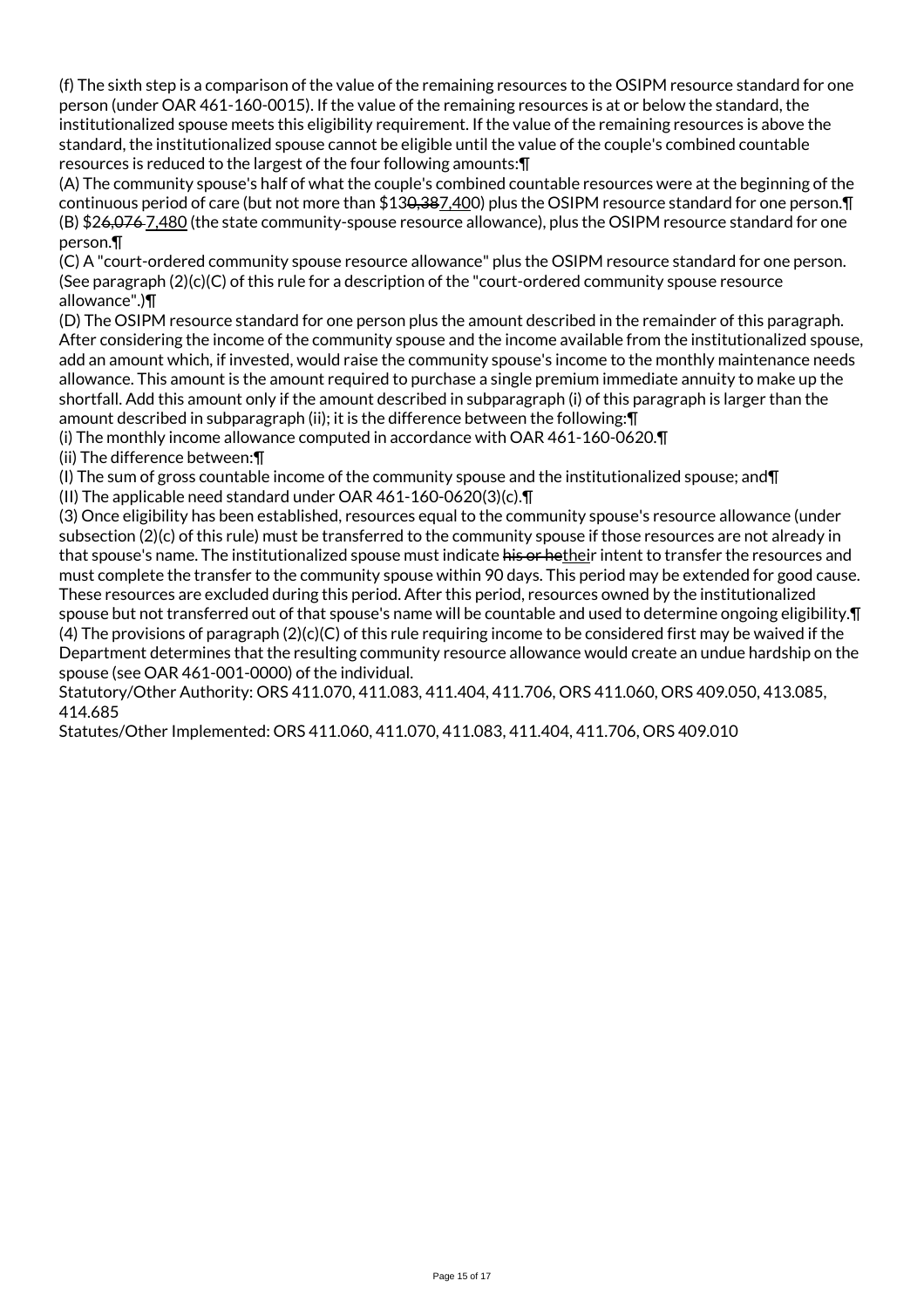AMEND: 461-160-0620

REPEAL: Temporary 461-160-0620 from SSP 77-2021

NOTICE FILED DATE: 12/08/2021

RULE SUMMARY: OAR 461-160-0620 is being amended to adjust the standards to reflect the annual federal cost of living adjustments that happen every January. These amendments keep Oregon in line with current federal standards for Department Medicaid programs and changes in the cost of living. It is also being amended to update the title.

CHANGES TO RULE:

# 461-160-0620

Income Deductions and CIPatient Liability; Long-Term Care Services or Home and Community-Based Care; OSIPM ¶

In the OSIPM program:¶

(1) Deductions from income are made for an individual residing in or entering a long-term care facility or receiving home and community-based care (see OAR 461-001-0030) as explained in subsections (3)(a) to (3)(h) of this rule.¶

(2) Except as provided otherwise in OAR 461-160-0610, the liability of the individual is determined according to subsection (3)(i) of this rule.¶

(3) Deductions are made in the following order:¶

(a) One standard earned income deduction of \$65 is made from the earned income in the OSIPM program.¶

(b) The deductions under the plan for self-support as allowed by OAR 461-145-0405.¶

(c) One of the following need standards:¶

(A) A \$64.948.77 personal needs allowance for an individual receiving long-term care services.¶ (B) A \$90 personal needs allowance for an individual receiving long-term care services who is eligible for VA benefits based on unreimbursed medical expenses. The \$90 allowance is allowed only when the VA benefit has been reduced to \$90.¶

(C) For an individual who receives home and community-based care:¶

(i) Except as provided in subparagraph (ii) of this paragraph, the OSIPM maintenance standard.¶

(ii) For an individual who receives in-home services, the OSIPM maintenance standard plus \$500.¶ (d) A community spouse (see OAR 461-001-0030) monthly income allowance is deducted from the income of the institutionalized spouse (see OAR 461-001-0030) to the extent that the income is made available to or for the benefit of the community spouse, using the following calculation.¶

(A) Step 1 - Determine the maintenance needs allowance. \$2,177.50 is added to the amount over \$653.25 that is needed to pay monthly shelter expenses for the principal residence of the couple. This sum or \$3,259.50435, whichever is less, is the maintenance needs allowance. For the purpose of this calculation, shelter expenses are the rent or home mortgage payment (principal and interest), taxes, insurance, required maintenance charges for a condominium or cooperative, and the full standard utility allowance for the SNAP program (see OAR 461-160- 0420). If an all-inclusive rate covers items that are not allowable shelter expenses, including meals or housekeeping in an assisted living facility, or the rate includes utilities, to the extent they can be distinguished, these items must be deducted from the all-inclusive rate to determine allowable shelter expenses.¶

(B) Step 2 - Compare maintenance needs allowance with community spouse's countable income. The countable (see OAR 461-001-0000) income of the community spouse is subtracted from the maintenance needs allowance determined in step 1. The difference is the income allowance unless the allowance described in step 3 is greater.¶ (C) Step 3 - If a spousal support order or exceptional circumstances resulting in significant financial distress require a greater income allowance than that calculated in step 2, the greater amount is the allowance.¶ (e) A dependent income allowance as follows:¶

(A) For a case with a community spouse, a deduction is permitted only if the monthly income of the eligible dependent is below \$2,177.50. To determine the income allowance of each eligible dependent:¶ (i) The monthly income of the eligible dependent is deducted from \$2,177.50.¶

(ii) One-third of the amount remaining after the subtraction in paragraph (A) of this subsection is the income allowance of the eligible dependent.¶

(B) For a case with no community spouse:¶

(i) The allowance is the TANF adjusted income standard (see OAR 461-155-0030) for the individual and eligible dependents.¶

(ii) The TANF standard is not reduced by the income of the dependent.¶

(f) Costs for maintaining a home if the individual meets the criteria in OAR 461-160-0630.¶